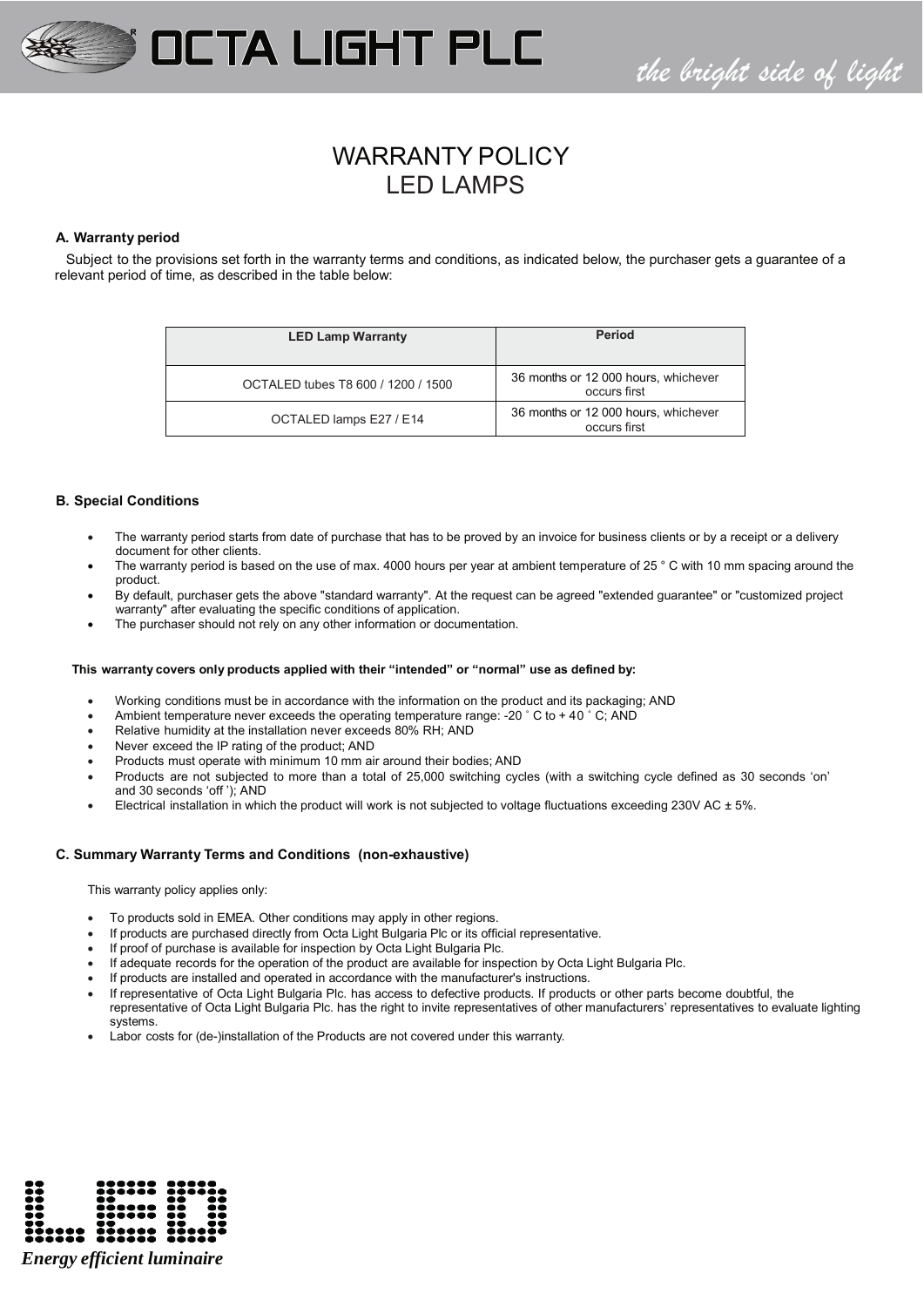## WARRANTY CONDITIONS

**OCTA LIGHT PLC** 

### *1. Limmited warranty*

The described here guarantee applies only to the lighting products sold under trademarks own by Octa Light Bulgaria Plc., hereinafter referred to as 'Products'. The warranty applies only for the clients purchasing products directly from Octa Light Bulgaria Plc. Ot its official representative, hereinafter referred to as 'Purchaser'. Octa Light Bulgaria Plc. guarantees the absence of defects in materials and workmanship of each product. The above warranty is valid for the period specified in the warranty policy. If a product does not operate in accordance with this warranty, Octa Light Bulgaria Plc. will provide replacement or repair the faulty product free of charge under the applicable warranty policy and limited warranty terms and conditions set forth below.

### *2. Terms and conditions*

Only Purchaser can use warranty of Octa Light Bulgaria Plc. If the Purchaser returns a product covered by this warranty in accordance with Section 3, within the applicable warranty period under the warranty policy and after technical analysis Octa Light Bulgaria Plc. determined on the basis of convincing evidence that the product failed to satisfy this warranty, Octa Light Bulgaria Plc. will at its option, repair or replace the product or defective part or refund the purchase price to the Purchaser. To avoid confusion, "repairing or repacement the defective product or part" does not include any reinstallation activities or costs of dismantling and reassembling, including, without limitation, labour costs.

If Octa Light Bulgaria Plc. chooses to replace the product, but is unable to do so, since it is no longer manufactured or is not available, Octa Light Bulgaria Plc. can recover the money of Purchaser or replace the product with a similar one (assuming the design and specification for the same to be slightly different but still satisfying).

No official representative or distributor or is autorized to change, modify or extend the terms of the limited warranty on behalf of Octa Light Bulgaria Plc. in any matter.

This limited warranty applies only if the product is properly connected, installed and operated within the values of the electrical network, operating range and environmental conditions specified in the technical specifications, instructions for use, IEC standards and all other documents accompanying the product.

Purchaser must notify Octa Light Bulgaria Plc. in writing if he finds that a product is defective or not operating in accordance with product specifications. Octa Light Bulgaria Plc. will assist on technical solution of problems. This warranty does not cover third-party products sold by Octa Light Bulgaria Plc., except as provided in Section 5. The warranty does not apply to damage or failure to perform arasing as a result of natural disasters, abuse, misuse, abnormal use or use in violation of any applicable standard, code or instructions for use, including, without limitation, those contained in the latest standards for safety, industrial and / or electrical standards for the region.

This warranty becomes void if any person repairs or remakes the product without proper written permission from Octa Light Bulgaria Plc. The marking data and symbols of Octa Light Bulgaria Plc. on the product must be clearly legible. Octa Light Bulgaria Plc. reserves the right for final decision on the validity of any warranty claim.

If requested by Octa Light Bulgaria Plc., non-conforming or defective products become the property of Octa Light Bulgaria Plc. immediately after the replacement.

### *3. Warranty claims*

All mentioned warranty periods are applicable, provided a representative of Octa Light Bulgaria Plc. has access to faulty product or system to confirm the fault. Guarantee claims must be notified and the products shall be returned to the distributor/authorized representative from which the product was purchased up to 30 days after a malfunction has been noticed, specifying at least the following information (additional information may be requested).

- Details of failed products, for system warranties, also details of other components used;
- Date of installation and date of the invoice for business clients and date of receipt or a delivery document for other clients;
- Detailed description of the problem, the number and percentage of faults, date-code of the fault application, hours burned and switching cycles;
- The product subject to warranty claim must be returned in its original packaging in order to prevent damages during transportation;
- When the warranty claim is justified, Octa Light Bulgaria Plc. will pay transportation costs;
- Octa Light Bulgaria Plc. reserves the right to charge the customer with the cost of transportation, technical tests and manipulation for the returned products, in case it is proven they are not defective and meet the requirements.

### *4. No implied or other warranties*

The warranty and remedies contained in the terms of the limited warranty are the only warranties given by Octa Light Bulgaria Plc. with respect the Products and are given in lieu of all other warranties, whether express or implied, including without limitation warranties of merchantability or fitness for a particular purpose, which warranties are hereby disclaimed.

These terms and conditions state Octa Light Bulgaria Plc.'s entire liability and obligation to Purchaser and Purchaser's sole and exclusive remedy in connection with defective or non-conforming Products supplied by Octa Light Bulgaria Plc. to Customer, whether or not such damages are based on any warranty not explicitly mentioned in these terms and conditions, tort, contract or any other legal theory, even if Octa Light Bulgaria Plc. has been advised or is aware of such defects.

### *5. Limitations and conditions*

This is a limited warranty and excludes, among other things, installation, access to products (scaffolding, lifts, etc.) and any special, incidental and consequential damages (such as lost profits, damage to property and various other expenses not mentioned) and is further conditioned by the limitations and conditions in the warranty policy and current conditions.

Upon request, the representatives of Octa Light Bulgaria Plc. must receive access to the faulty product, system or application, in order to confirm the fault.

With respect to products sold to the Purchaser by Octa Light Bulgaria Plc., but not bearing the Octa Light Bulgaria Plc. name or sub-brands, Octa Light *Bulgaria Plc. makes no warranty of any kind, express or implied, including, without limitation, any warranty of merchantability or fitness for a particular purpose, but will make available to the Purchaser upon request the warranties of the manufacturer of the relevant product*.



*Energy efficient luminaire*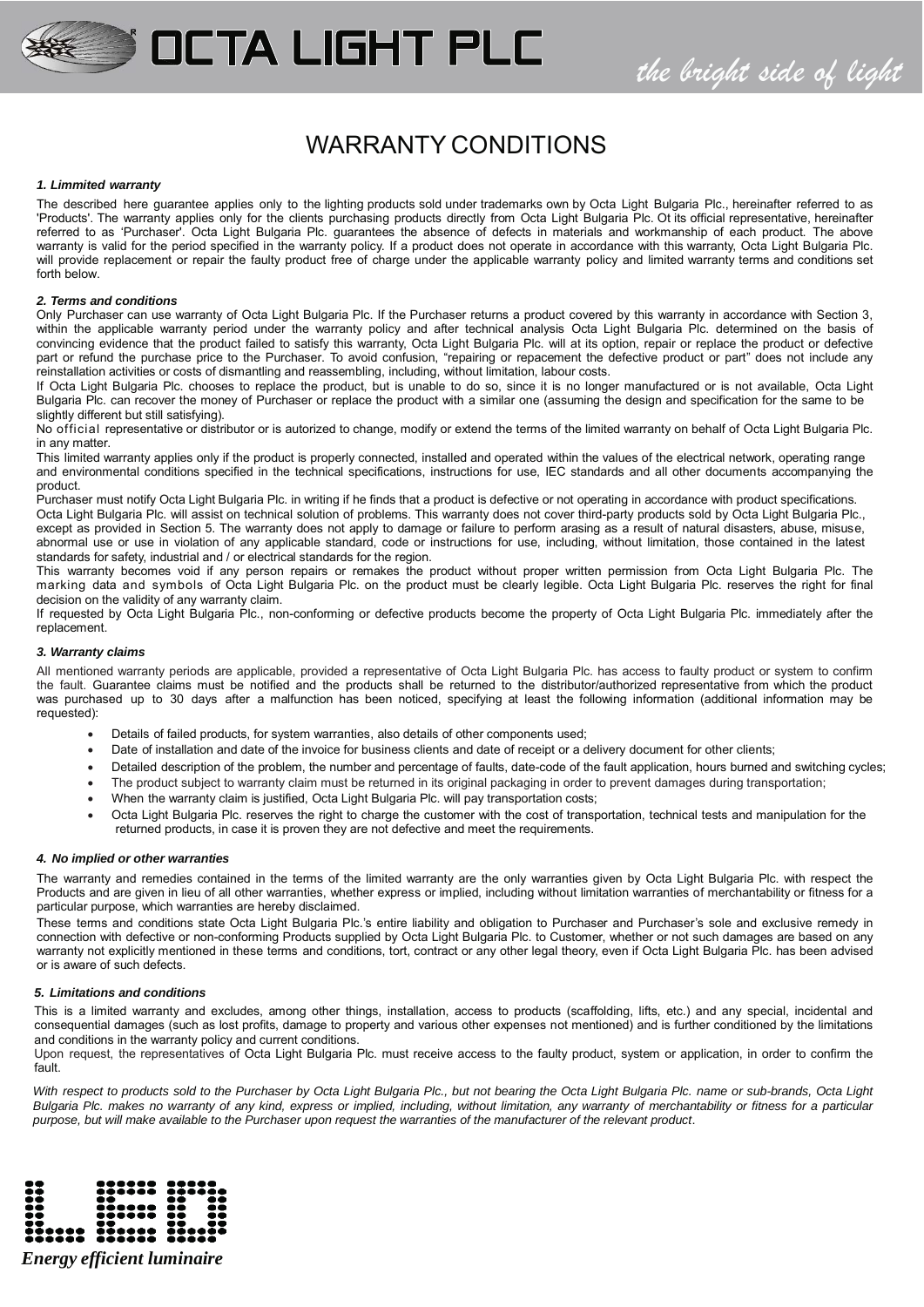

*the bright side of light*

## ГАРАНЦИОННА ПОЛИТИКА СВЕТОДИОДНИ ЛАМПИ

### **A. Гаранционен период**

При спазване на гаранционните условия, посочени по-долу, купувачът получава гаранция на светодиодната лампа за съответния период от време съгласно таблицата:

| Гаранция на светодиодна лампи      | Период                                             |
|------------------------------------|----------------------------------------------------|
| ОСТАLED тръби Т8 600 / 1200 / 1500 | 36 месеца или 12 000 часа<br>(което настъпи първо) |
| ОСТАLED лампи E27 / E14            | 36 месеца или 12 000 часа<br>(което настъпи първо) |

### **B. Специални условия**

• Гаранционният период започва да тече от датата на покупка, удостоверяваща се с фактурата за бизнес потребители или касова бележка или документа за доставка за индивидуални потребители.

• Гаранционният период е определен на базата на максимална годишна употреба от 4000 часа при средна околна температура 25° С и спазено минимално разстояние от 10 mm около светодиодната лампа.

• По подразбиране купувачът получава тази "Стандартна Гаранция". По искане може да бъде договорена "Удължена гаранция" или "Персонализирана гаранция за проект" след оценка на специфичните условия на приложения.

• Купувачът не трябва да се позовава на никаква друга информация или документация.

### Гарнцията важи само за стоки, използвани според тяхното "предназначение" или "нормална употреба", както е определено:

• Работните условия са в съответствие с информацията на продукта и неговата опаковка и спецификацията му, посочена на интернет страницата на "Окта Лайт България" АД; И

- **Околната температура никога не надвишава работната температура от -20°С до +40°С; И**
- x Относителната влажност на въздуха не надвишава 80%; И
- Не се надвишава степента на защита (IP) на продукта; И
- Продуктът е монтиран при въздушно разстояние от минимално 10 mm около тялото; И

• Продуктът не е подложен на повече от 25 000 броя включвания и изключвания (един брой се дефинира като 30 сек. във "включено" и 30 сек. в "изключено" положение); И

• В електрическата инсталация, в която ще работи продуктът, няма колебания на напрежението, надвишаващи 230V AC ± 5%

### **C. Обобщение на гаранционните условия (неизчерпателно)**

Тази гаранционна политика важи при следните условия:

- Само за стоки, продавани в страните от ЕМЕА /Европа, Близкия Изток и Африка/. В други региони може да се прилагат други условия.
- За стоки, директно закупени от "Окта Лайт България" АД или негови официални представители.
- В случай, че доказателство за покупката е на разположение за проверка от "Окта Лайт България" АД.
- Адекватно водени записи за експлоатацията на продукта са на разположение за проверка от "Окта Лайт България" АД.
- Продуктите са монтирани и работят в съответствие с инструкциите на производителя.

• Представител на "Окта Лайт България" АД има достъп до дефектните продукти. Ако дефектите на продуктите или части от тях не могат да се установят, представителят на "Окта Лайт България" АД има право да покани представители на други производители за съвместна оценка на осветителната уредба.

• Разходите за труд по (де)монтаж не се покриват от гаранцията.